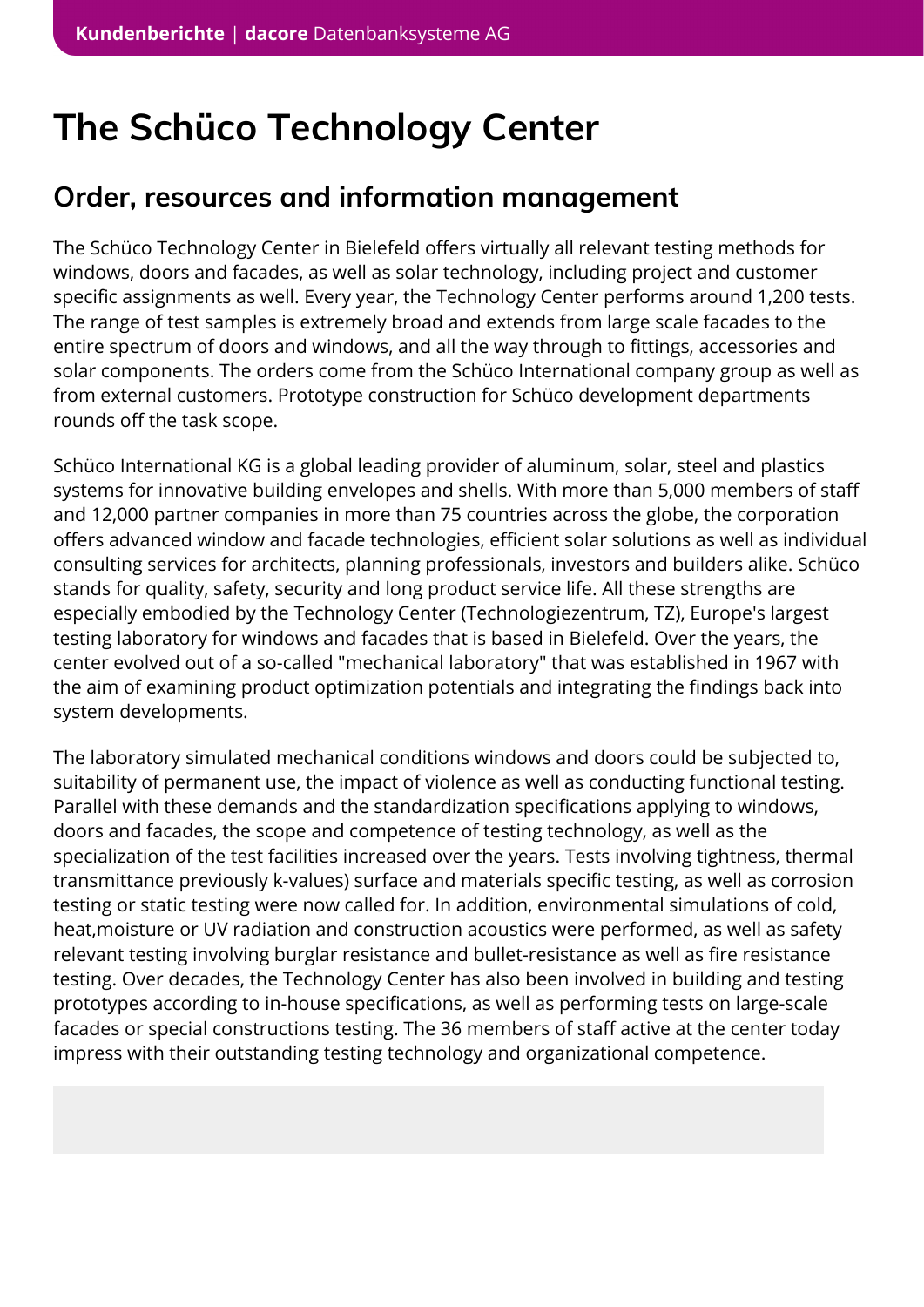#### **"The software provides us with a consistent, transparent organization."** Karl-Heinz Welk, head of the Technology Center, Schüco International KG, Bielefeld

## **The initial situation**

In order to ensure transparency, traceability as well as afford scope for corrections the sequences and results of testing must be documented. At the Schüco Technology Center (TZ) these demands has already been implemented as an essential factor at the beginning of the seventies.

This was also driven by the fact that the testing routines and reports for the various areas and products increased and became more and more complex. As a result, all of the orders and testing reports were managed in an Excel database up 1994/95. Subsequently, the limits of this -solution had been reached. The opportunity to migrate to a new solution arose two years after the ISO-9001 certification of the entire corporation.

Over the course of two years, Schüco developed and optimized a testing laboratory specific quality assurance system (Access database) with an input tool for technical developers. Some ten years later the demand arose for even greater flexibility, and the capability to map processes even closer to production operations. Ideally, these demands were to be merged in a combined order and information management tool, in order to implement new testing types and connect these flexibly with capacity and scheduling, testing facility monitoring, calibration and maintenance. The aim was to further improve the organization, service quality and sustained working methods at the Technology Center. After ascertaining that such a specific system could not be realized on the basis of SAP, Karl-Heinz Welk, the head of the Technology Center, more than ever convinced that "We need software that is tailored to laboratories." From that point in time it was only a small step to the decision to have the testing laboratory competence in terms of personnel, facilities and organization confirmed and documented by an independent instance. In 2004 the issue of accreditation was put on the table.

#### **The solution**

In an exchange of experience with an external testing laboratory the experts at Schüco discovered the dacore laboratory management systems. "Here, we found precisely those functionalities that we had been envisaging. Although we come from a completely different sector, we encountered a company that genuinely understood us as laboratory people, as Welk recalls. In 2005, the same year in which the technology center acquired the accreditation to DIN EN ISO/IEC 17025, the center embarked on implementing the dacore laboratory software, which goes by the name of TZ-AMIS in Bielefeld. "Naturally, there was quite a lot that had to be adjusted to our requirements, and there was a good deal of learning on both sides. In retrospect, it was a very rapid process nevertheless up to the point where we had exactly